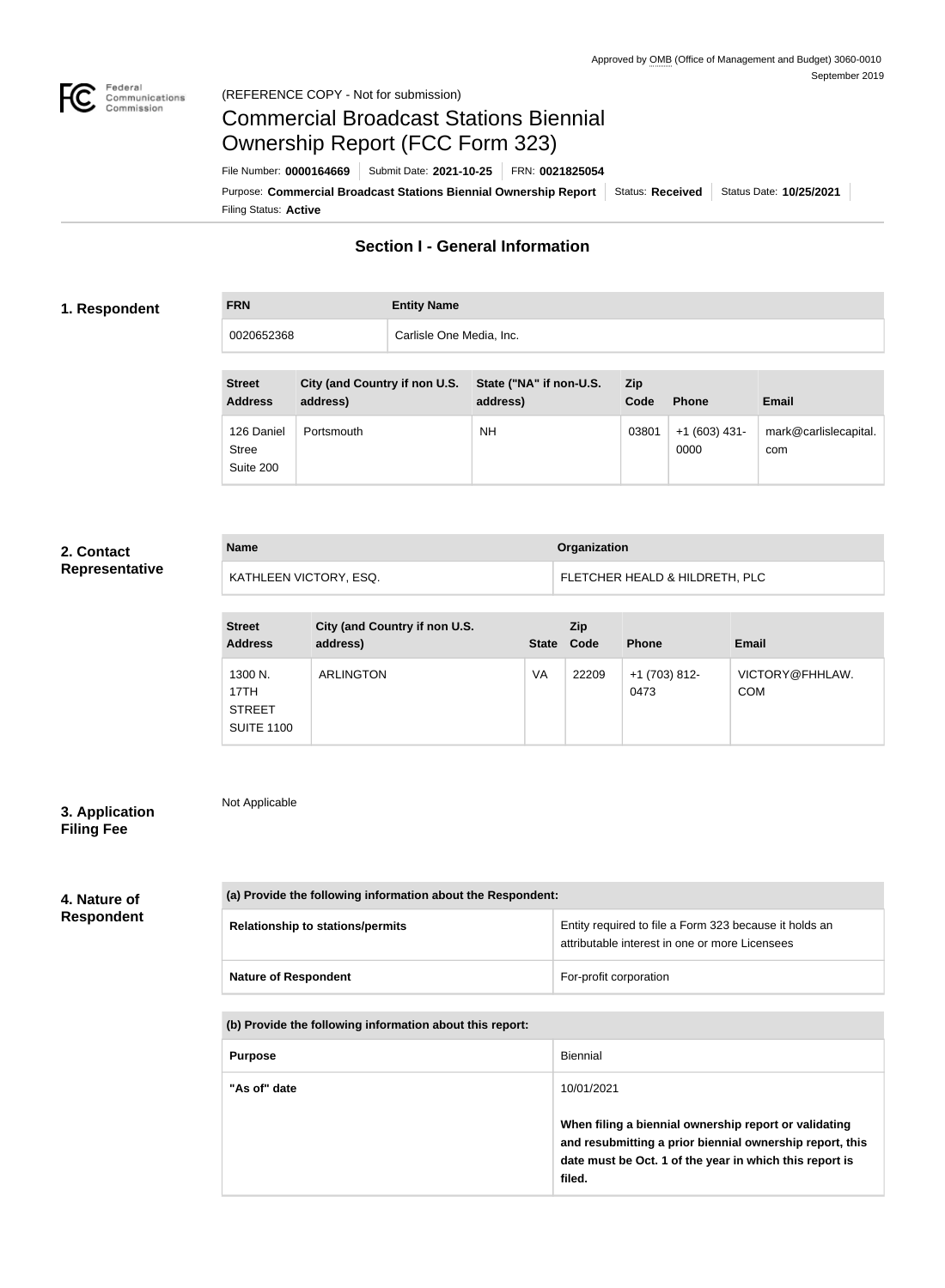**5. Licensee(s) and Station(s)**

#### **Respondent is filing this report to cover the following Licensee(s) and station(s):**

| Licensee/Permittee Name | <b>FRN</b> |
|-------------------------|------------|
| WBIN Media Co., Inc.    | 0021825054 |

| Fac. ID No. | <b>Call Sign</b> | <b>City</b>          | <b>State</b> | <b>Service</b> |
|-------------|------------------|----------------------|--------------|----------------|
| 11664       | <b>WNNH</b>      | <b>HENNIKER</b>      | <b>NH</b>    | <b>FM</b>      |
| 17801       | <b>WXLF</b>      | <b>HARTFORD</b>      | VT           | <b>FM</b>      |
| 23253       | <b>WBYY</b>      | <b>SOMERSWORTH</b>   | <b>NH</b>    | <b>FM</b>      |
| 23254       | <b>WTSN</b>      | <b>DOVER</b>         | NH           | AM             |
| 23329       | <b>WFNQ</b>      | <b>NASHUA</b>        | <b>NH</b>    | <b>FM</b>      |
| 24949       | <b>WTHT</b>      | <b>AUBURN</b>        | ME           | <b>FM</b>      |
| 24950       | <b>W245AA</b>    | <b>PORTLAND</b>      | ME           | <b>FX</b>      |
| 41105       | <b>WBYA</b>      | <b>ISLESBORO</b>     | ME           | <b>FM</b>      |
| 49564       | <b>WBQX</b>      | <b>THOMASTON</b>     | ME           | <b>FM</b>      |
| 54908       | <b>WNHW</b>      | <b>BELMONT</b>       | NH           | <b>FM</b>      |
| 54909       | <b>WJYY</b>      | CONCORD              | <b>NH</b>    | <b>FM</b>      |
| 54910       | <b>WTPL</b>      | <b>HILLSBORO</b>     | <b>NH</b>    | <b>FM</b>      |
| 65675       | <b>WFNK</b>      | <b>LEWISTON</b>      | ME           | <b>FM</b>      |
| 67270       | <b>WEMJ</b>      | LACONIA              | NH           | AM             |
| 69493       | <b>WZLF</b>      | <b>BELLOWS FALLS</b> | VT           | <b>FM</b>      |
| 69854       | <b>WBQQ</b>      | <b>KENNEBUNK</b>     | ME           | FM             |
| 73215       | <b>WLNH-FM</b>   | <b>LACONIA</b>       | <b>NH</b>    | <b>FM</b>      |
| 73885       | <b>WHXR</b>      | <b>SCARBOROUGH</b>   | ME           | <b>FM</b>      |
| 83636       | <b>W297BS</b>    | <b>LACONIA</b>       | NH           | <b>FX</b>      |
| 138295      | <b>W251CF</b>    | <b>DOVER</b>         | <b>NH</b>    | <b>FX</b>      |

## **Section II – Biennial Ownership Information**

**1. 47 C.F.R. Section 73.3613 and Other Documents**

Licensee Respondents that hold authorizations for one or more full power television, AM, and/or FM stations should list all contracts and other instruments set forth in 47 C.F.R. Section 73.3613(a) through (c) for the facility or facilities listed on this report. In addition, attributable Local Marketing Agreements (LMAs) and attributable Joint Sales Agreements (JSAs) must be disclosed by the licensee of the brokering station on its ownership report. If the agreement is an attributable LMA, an attributable JSA, or a network affiliation agreement, check the appropriate box. Otherwise, select "Other." Non-Licensee Respondents, as well as Licensee Respondents that only hold authorizations for Class A television and/or low power television stations, should select "Not Applicable" in response to this question.

Not Applicable.

### **2. Ownership Interests**

**(a)** Ownership Interests. This Question requires Respondents to enter detailed information about ownership interests by generating a series of subforms. Answer each question on each subform. The first subform listing should be for the Respondent itself. If the Respondent is not a natural person, also list each of the officers, directors, stockholders, non-insulated partners, non-insulated members, and any other persons or entities with a direct attributable interest in the Respondent pursuant to the standards set forth in 47 C.F.R. Section 73.3555. (A "direct" interest is one that is not held through any intervening companies or entities.) List each interest holder with a direct attributable interest in the Respondent separately.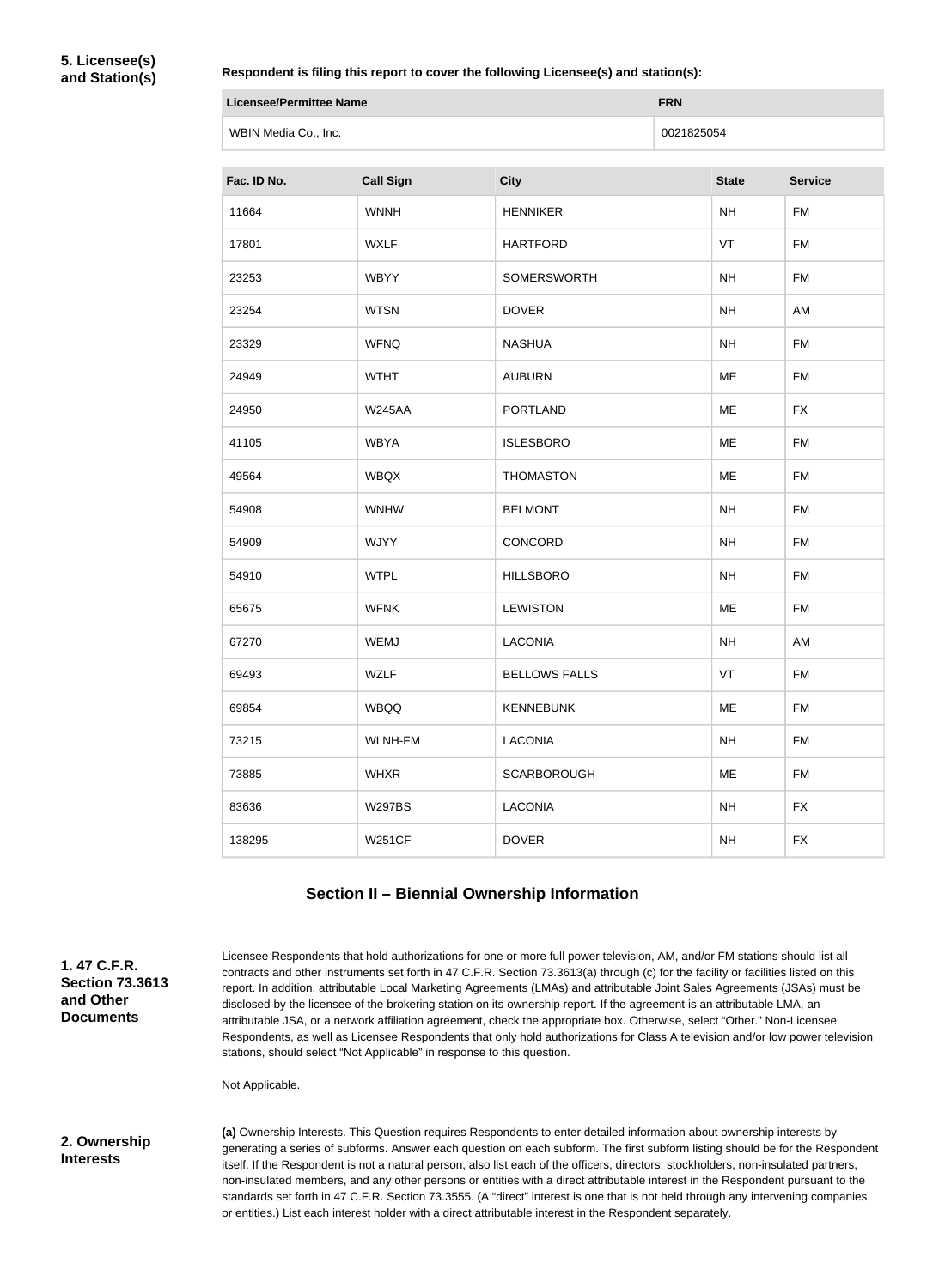Leave the percentage of total assets (Equity Debt Plus) field blank for an interest holder unless that interest holder has an attributable interest in the Respondent solely on the basis of the Commission's Equity Debt Plus attribution standard, 47 C.F.R. Section 73.3555, Note 2(i).

In the case of vertical or indirect ownership structures, list only those interests in the Respondent that also represent an attributable interest in the Licensee(s) for which the report is being submitted.

Entities that are part of an organizational structure that includes holding companies or other forms of indirect ownership must file separate ownership reports. In such a structure do not report, or file a separate report for, any interest holder that does not have an attributable interest in the Licensee(s) for which the report is being submitted.

Please see the Instructions for further detail concerning interests that must be reported in response to this question.

The Respondent must provide an FCC Registration Number for each interest holder reported in response to this question. Please see the Instructions for detailed information and guidance concerning this requirement.

| <b>Ownership Information</b>                            |                                                                                      |                      |                            |  |
|---------------------------------------------------------|--------------------------------------------------------------------------------------|----------------------|----------------------------|--|
| <b>FRN</b>                                              | 0020652368                                                                           |                      |                            |  |
| <b>Entity Name</b>                                      | Carlisle One Media, Inc.                                                             |                      |                            |  |
| <b>Address</b>                                          | PO Box                                                                               |                      |                            |  |
|                                                         | <b>Street 1</b>                                                                      | 126 Daniel Stree     |                            |  |
|                                                         | <b>Street 2</b>                                                                      | Suite 200            |                            |  |
|                                                         | <b>City</b>                                                                          | Portsmouth           |                            |  |
|                                                         | State ("NA" if non-U.S.<br>address)                                                  | <b>NH</b>            |                            |  |
|                                                         | <b>Zip/Postal Code</b>                                                               | 03801                |                            |  |
|                                                         | Country (if non-U.S.<br>address)                                                     | <b>United States</b> |                            |  |
| <b>Listing Type</b>                                     | Respondent                                                                           |                      |                            |  |
| <b>Positional Interests</b><br>(check all that apply)   | Respondent                                                                           |                      |                            |  |
| <b>Tribal Nation or Tribal</b><br><b>Entity</b>         | Interest holder is not a Tribal nation or Tribal entity                              |                      |                            |  |
| <b>Interest Percentages</b><br>(enter percentage values | Voting                                                                               | 0.0%                 | <b>Jointly Held?</b><br>No |  |
| from 0.0 to 100.0)                                      | <b>Equity</b>                                                                        | 0.0%                 |                            |  |
|                                                         | <b>Total assets (Equity Debt</b><br>Plus)                                            | 0.0%                 |                            |  |
| that do not appear on this report?                      | Does interest holder have an attributable interest in one or more broadcast stations |                      | No                         |  |

#### **Ownership Information**

| <b>FRN</b>     | 0020893913        |                          |
|----------------|-------------------|--------------------------|
| <b>Name</b>    | William H. Binnie |                          |
| <b>Address</b> | PO Box            |                          |
|                | <b>Street 1</b>   | <b>126 DANIEL STREET</b> |
|                | <b>Street 2</b>   | <b>SUITE 200</b>         |
|                | <b>City</b>       | PORTSMOUTH               |
|                |                   |                          |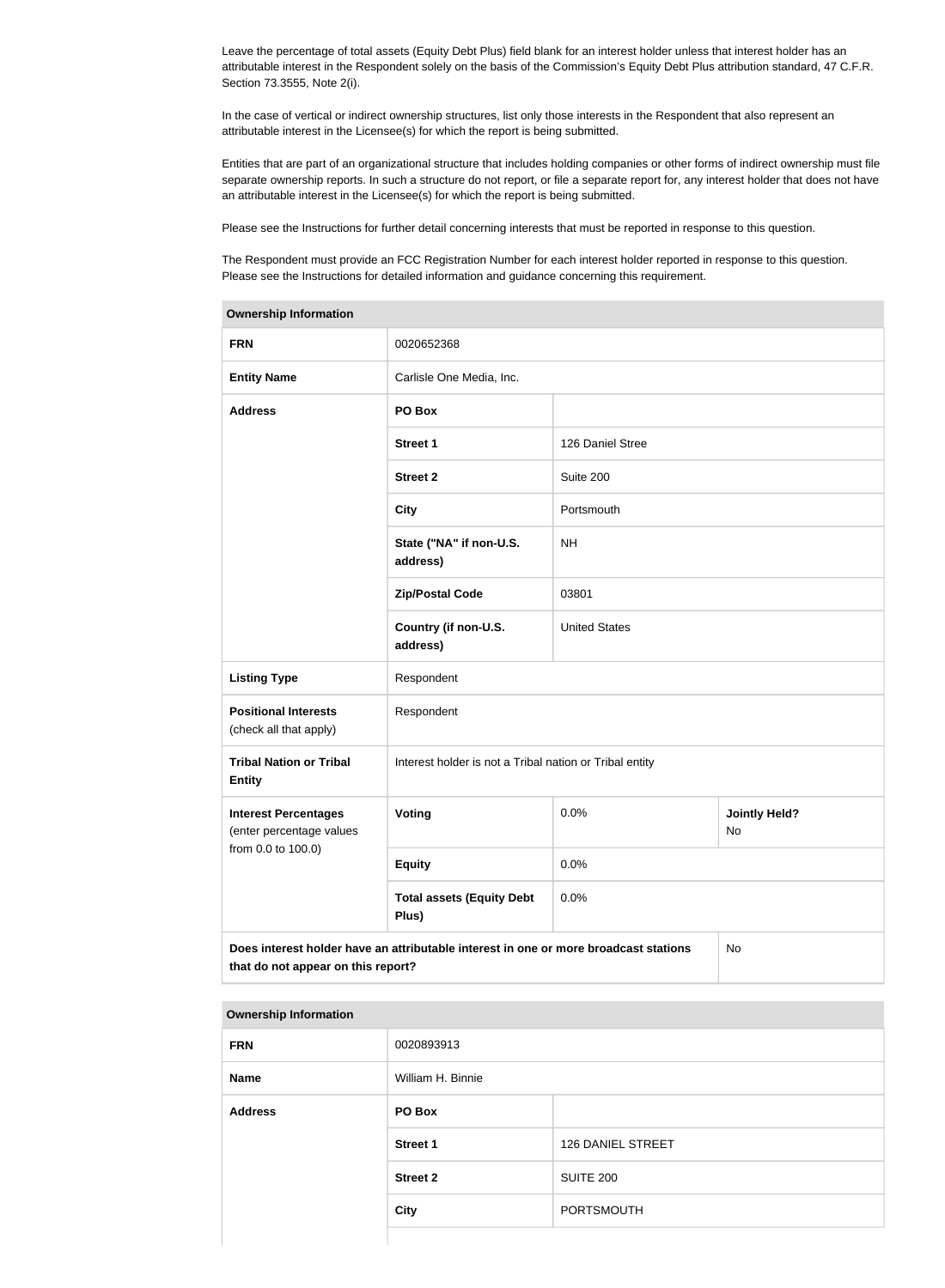|                                                           | State ("NA" if non-U.S.<br>address)                                                  | <b>NH</b>              |                                   |
|-----------------------------------------------------------|--------------------------------------------------------------------------------------|------------------------|-----------------------------------|
|                                                           | <b>Zip/Postal Code</b>                                                               | 03801                  |                                   |
|                                                           | Country (if non-U.S.<br>address)                                                     | <b>United States</b>   |                                   |
| <b>Listing Type</b>                                       | Other Interest Holder                                                                |                        |                                   |
| <b>Positional Interests</b><br>(check all that apply)     | Officer, Director, Other - TRUST PROTECTOR                                           |                        |                                   |
| Citizenship, Gender,                                      | <b>Citizenship</b>                                                                   | <b>US</b>              |                                   |
| <b>Ethnicity, and Race</b><br><b>Information (Natural</b> | Gender                                                                               | Male                   |                                   |
| <b>Persons Only)</b>                                      | <b>Ethnicity</b>                                                                     | Not Hispanic or Latino |                                   |
|                                                           | Race                                                                                 | White                  |                                   |
| <b>Interest Percentages</b><br>(enter percentage values   | Voting                                                                               | 0.0%                   | <b>Jointly Held?</b><br><b>No</b> |
| from 0.0 to 100.0)                                        | <b>Equity</b>                                                                        | 0.0%                   |                                   |
|                                                           | <b>Total assets (Equity Debt</b><br>Plus)                                            | 0.0%                   |                                   |
|                                                           | Does interest holder have an attributable interest in one or more broadcast stations |                        | No                                |

**that do not appear on this report?**

**Ownership Information FRN** 0030482699 **Entity Name Company LLC** Jordan Park Trust Company LLC **Address PO Box Street 1 1 Liberty Lane, East Street 2** Suite 100 **City Hampton State ("NA" if non-U.S. address)** NH **Zip/Postal Code** 03842 **Country (if non-U.S. address)** United States **Listing Type Circuit** Other Interest Holder **Positional Interests** (check all that apply) Other - Trustee, Harrison Irrevocable Trust **Tribal Nation or Tribal Entity** Interest holder is not a Tribal nation or Tribal entity **Interest Percentages** (enter percentage values from 0.0 to 100.0) **Voting 100.0% Jointly Held?** No **Equity** 0.0% **Total assets (Equity Debt Plus)** 0.0%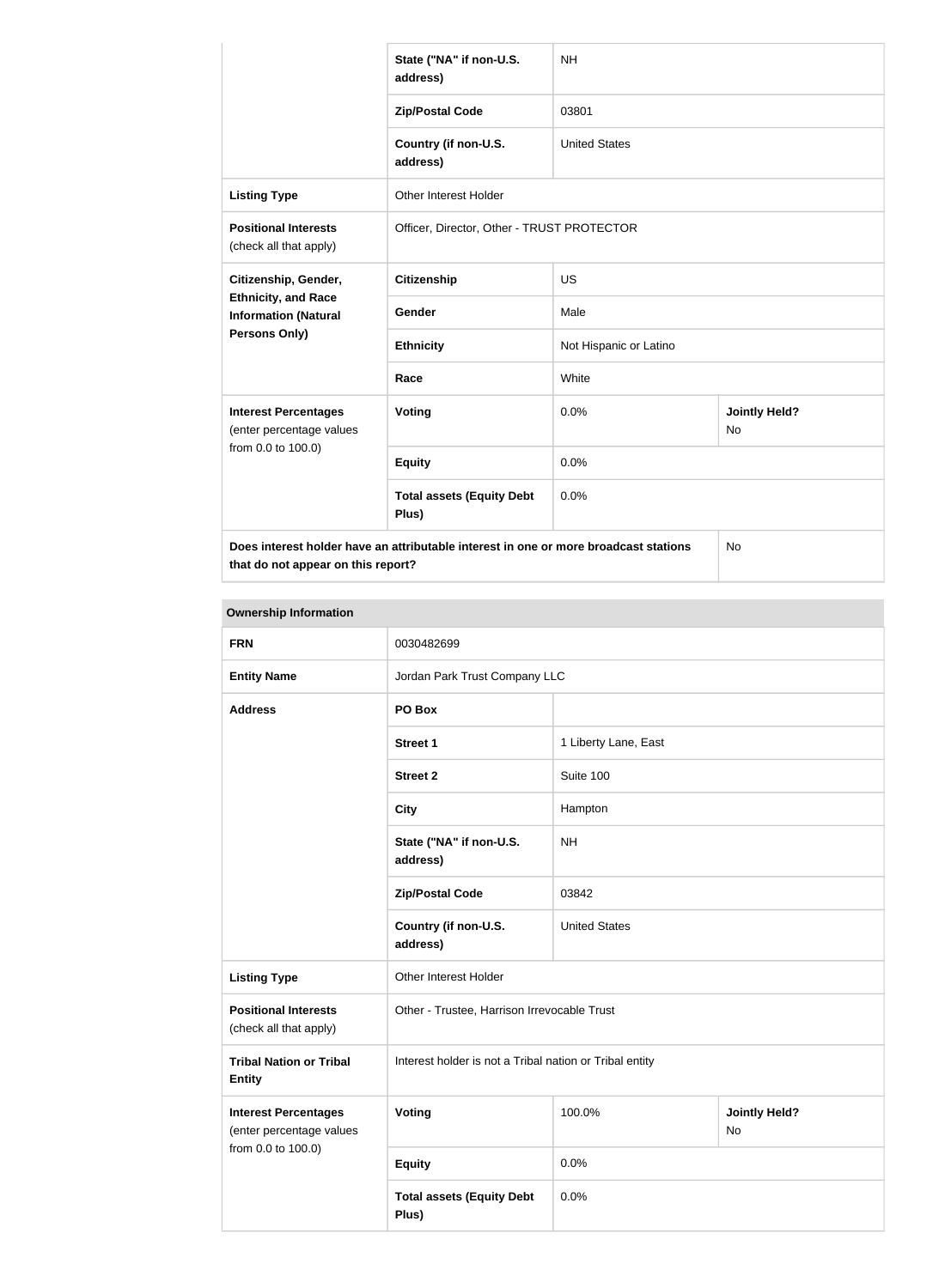**Does interest holder have an attributable interest in one or more broadcast stations that do not appear on this report?**

No

| <b>Ownership Information</b>                            |                                                         |                                                                                                       |                            |  |
|---------------------------------------------------------|---------------------------------------------------------|-------------------------------------------------------------------------------------------------------|----------------------------|--|
| <b>FRN</b>                                              | 0020893962                                              |                                                                                                       |                            |  |
| <b>Entity Name</b>                                      | Harrison Irrevocable Trust                              |                                                                                                       |                            |  |
| <b>Address</b>                                          | PO Box                                                  |                                                                                                       |                            |  |
|                                                         | <b>Street 1</b>                                         | 126 Daniel Stree                                                                                      |                            |  |
|                                                         | <b>Street 2</b>                                         |                                                                                                       |                            |  |
|                                                         | <b>City</b>                                             | Portsmouth                                                                                            |                            |  |
|                                                         | State ("NA" if non-U.S.<br>address)                     | <b>NH</b>                                                                                             |                            |  |
|                                                         | <b>Zip/Postal Code</b>                                  | 03801                                                                                                 |                            |  |
|                                                         | Country (if non-U.S.<br>address)                        | <b>United States</b>                                                                                  |                            |  |
| <b>Listing Type</b>                                     | Other Interest Holder                                   |                                                                                                       |                            |  |
| <b>Positional Interests</b><br>(check all that apply)   | Stockholder                                             |                                                                                                       |                            |  |
| <b>Tribal Nation or Tribal</b><br><b>Entity</b>         | Interest holder is not a Tribal nation or Tribal entity |                                                                                                       |                            |  |
| <b>Interest Percentages</b><br>(enter percentage values | Voting                                                  | 0.0%                                                                                                  | <b>Jointly Held?</b><br>No |  |
| from 0.0 to 100.0)                                      | <b>Equity</b>                                           | 100.0%                                                                                                |                            |  |
|                                                         | <b>Total assets (Equity Debt</b><br>Plus)               | 100.0%                                                                                                |                            |  |
|                                                         |                                                         | Does interest holder have an attributable interest in one or more broadcast stations<br>$\mathsf{No}$ |                            |  |

**that do not appear on this report?**

| <b>Ownership Information</b> |                                     |                      |
|------------------------------|-------------------------------------|----------------------|
| <b>FRN</b>                   | 0024947160                          |                      |
| <b>Name</b>                  | Mark M. Graham                      |                      |
| <b>Address</b>               | PO Box                              |                      |
|                              | <b>Street 1</b>                     | 126 Daniel Stree     |
|                              | <b>Street 2</b>                     |                      |
|                              | <b>City</b>                         | Portsmouth           |
|                              | State ("NA" if non-U.S.<br>address) | <b>NH</b>            |
|                              | <b>Zip/Postal Code</b>              | 03801                |
|                              | Country (if non-U.S.<br>address)    | <b>United States</b> |
| <b>Listing Type</b>          | Other Interest Holder               |                      |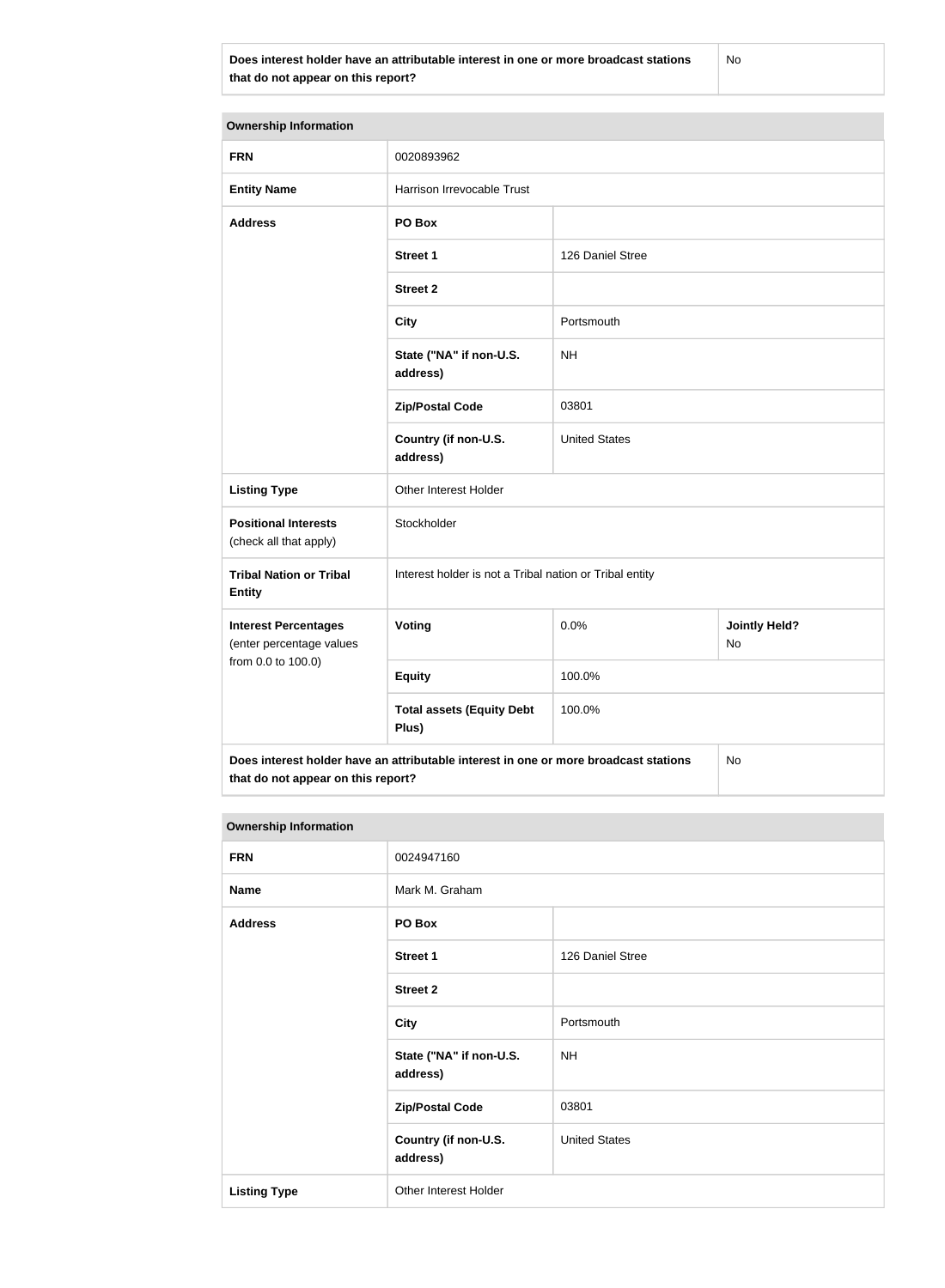| <b>Positional Interests</b><br>(check all that apply)                                              | Officer                                   |                        |                                   |
|----------------------------------------------------------------------------------------------------|-------------------------------------------|------------------------|-----------------------------------|
| Citizenship, Gender,<br><b>Ethnicity, and Race</b><br><b>Information (Natural</b><br>Persons Only) | <b>Citizenship</b>                        | <b>US</b>              |                                   |
|                                                                                                    | Gender                                    | Male                   |                                   |
|                                                                                                    | <b>Ethnicity</b>                          | Not Hispanic or Latino |                                   |
|                                                                                                    | Race                                      | White                  |                                   |
| <b>Interest Percentages</b><br>(enter percentage values<br>from 0.0 to 100.0)                      | <b>Voting</b>                             | 0.0%                   | <b>Jointly Held?</b><br><b>No</b> |
|                                                                                                    | <b>Equity</b>                             | 0.0%                   |                                   |
|                                                                                                    | <b>Total assets (Equity Debt</b><br>Plus) | 0.0%                   |                                   |
| Does interest holder have an attributable interest in one or more broadcast stations               |                                           |                        | No.                               |

**that do not appear on this report?**

| <b>Ownership Information</b>                                                                                                     |                                           |                        |                            |
|----------------------------------------------------------------------------------------------------------------------------------|-------------------------------------------|------------------------|----------------------------|
| <b>FRN</b>                                                                                                                       | 0024947277                                |                        |                            |
| <b>Name</b>                                                                                                                      | Adam Binnie                               |                        |                            |
| <b>Address</b>                                                                                                                   | PO Box                                    |                        |                            |
|                                                                                                                                  | <b>Street 1</b>                           | 126 Daniel Street      |                            |
|                                                                                                                                  | <b>Street 2</b>                           |                        |                            |
|                                                                                                                                  | <b>City</b>                               | 200                    |                            |
|                                                                                                                                  | State ("NA" if non-U.S.<br>address)       | <b>NH</b>              |                            |
|                                                                                                                                  | <b>Zip/Postal Code</b>                    | 03801                  |                            |
|                                                                                                                                  | Country (if non-U.S.<br>address)          | <b>United States</b>   |                            |
| <b>Listing Type</b>                                                                                                              | Other Interest Holder                     |                        |                            |
| <b>Positional Interests</b><br>(check all that apply)                                                                            | Officer                                   |                        |                            |
| Citizenship, Gender,<br><b>Ethnicity, and Race</b><br><b>Information (Natural</b>                                                | <b>Citizenship</b>                        | <b>US</b>              |                            |
|                                                                                                                                  | Gender                                    | Male                   |                            |
| <b>Persons Only)</b>                                                                                                             | <b>Ethnicity</b>                          | Not Hispanic or Latino |                            |
|                                                                                                                                  | Race                                      | White                  |                            |
| <b>Interest Percentages</b><br>(enter percentage values                                                                          | <b>Voting</b>                             | 0.0%                   | <b>Jointly Held?</b><br>No |
| from 0.0 to 100.0)                                                                                                               | <b>Equity</b>                             | 0.0%                   |                            |
|                                                                                                                                  | <b>Total assets (Equity Debt</b><br>Plus) | 0.0%                   |                            |
| Does interest holder have an attributable interest in one or more broadcast stations<br>No<br>that do not appear on this report? |                                           |                        |                            |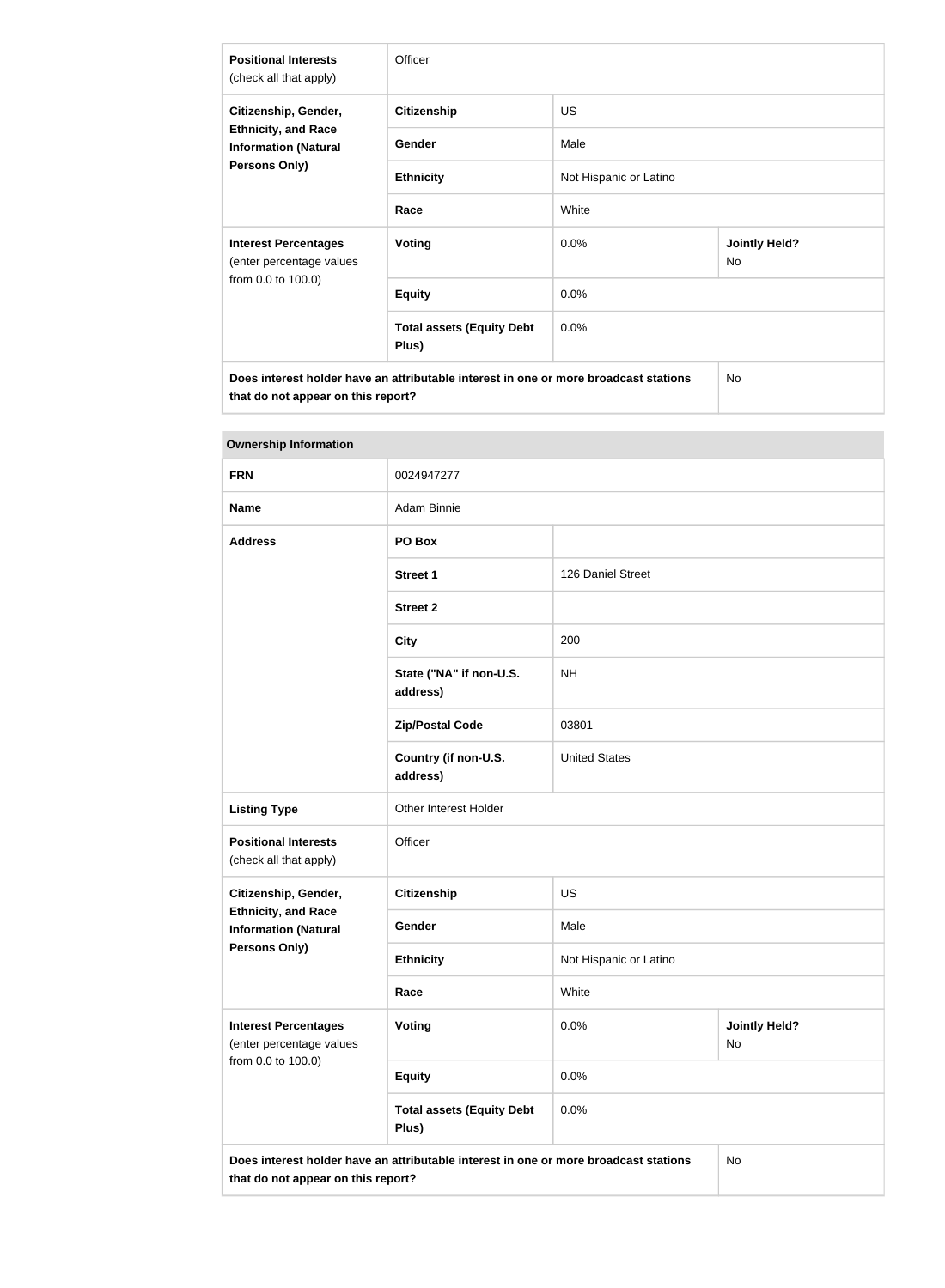| (c) Does the Respondent or any reported interest holder<br>hold an attributable interest in any newspaper entities in | No. |
|-----------------------------------------------------------------------------------------------------------------------|-----|
| the same market as any station for which this report is                                                               |     |
| filed, as defined in 47 C.F.R. Section 73.3555?                                                                       |     |
| If "Yes," provide information describing the interest(s), using                                                       |     |
| EITHER the subform OR the spreadsheet option below.                                                                   |     |
| Respondents with a large number (50 or more) of entries to                                                            |     |
| submit should use the spreadsheet option.                                                                             |     |
| NOTE: Spreadsheets must be submitted in a special XML                                                                 |     |
| Spreadsheet format with the appropriate structure that is                                                             |     |
| specified in the documentation. For instructions on how to                                                            |     |
| use the spreadsheet option to complete this question                                                                  |     |
| (including templates to start with), please Click Here.                                                               |     |
| If using the subform, leave the percentage of total assets                                                            |     |
| (Equity Debt Plus) field blank for an interest holder unless                                                          |     |
| that interest holder has an attributable interest in the                                                              |     |
| newspaper entity solely on the basis of the Commission's                                                              |     |
| Equity Debt Plus attribution standard, 47 C.F.R. Section                                                              |     |
| 73.3555, Note 2(i). If using an XML Spreadsheet, enter "NA"                                                           |     |
| into the percentage of total assets (Equity Debt Plus) field                                                          |     |
| for an interest holder unless that interest holder has an                                                             |     |
| attributable interest in the newspaper entity solely on the                                                           |     |
| basis of the Commission's Equity Debt Plus attribution                                                                |     |
| standard.                                                                                                             |     |
| The Respondent must provide an FCC Registration Number                                                                |     |
| for each interest holder reported in response to this                                                                 |     |
| question. Please see the Instructions for detailed information                                                        |     |
| and guidance concerning this requirement.                                                                             |     |

**(d) Are any of the individuals listed as an attributable interest holder in the Respondent married to each other or related to each other as parentchild or as siblings?** Yes

If "Yes," provide the following information for each such the relationship.

#### **Family Relationships**

| <b>FRN</b>   | 0020893913   | <b>Name</b> | William H Binnie |
|--------------|--------------|-------------|------------------|
| <b>FRN</b>   | 0024947277   | <b>Name</b> | Adam Binnie      |
| Relationship | Parent/Child |             |                  |

| (e) Is Respondent seeking an attribution exemption for any officer or director with<br>duties wholly unrelated to the Licensee(s)?                                                                                             | No |
|--------------------------------------------------------------------------------------------------------------------------------------------------------------------------------------------------------------------------------|----|
| If "Yes," complete the information in the required fields and submit an Exhibit fully describing<br>that individual's duties and responsibilities, and explaining why that individual should not be<br>attributed an interest. |    |